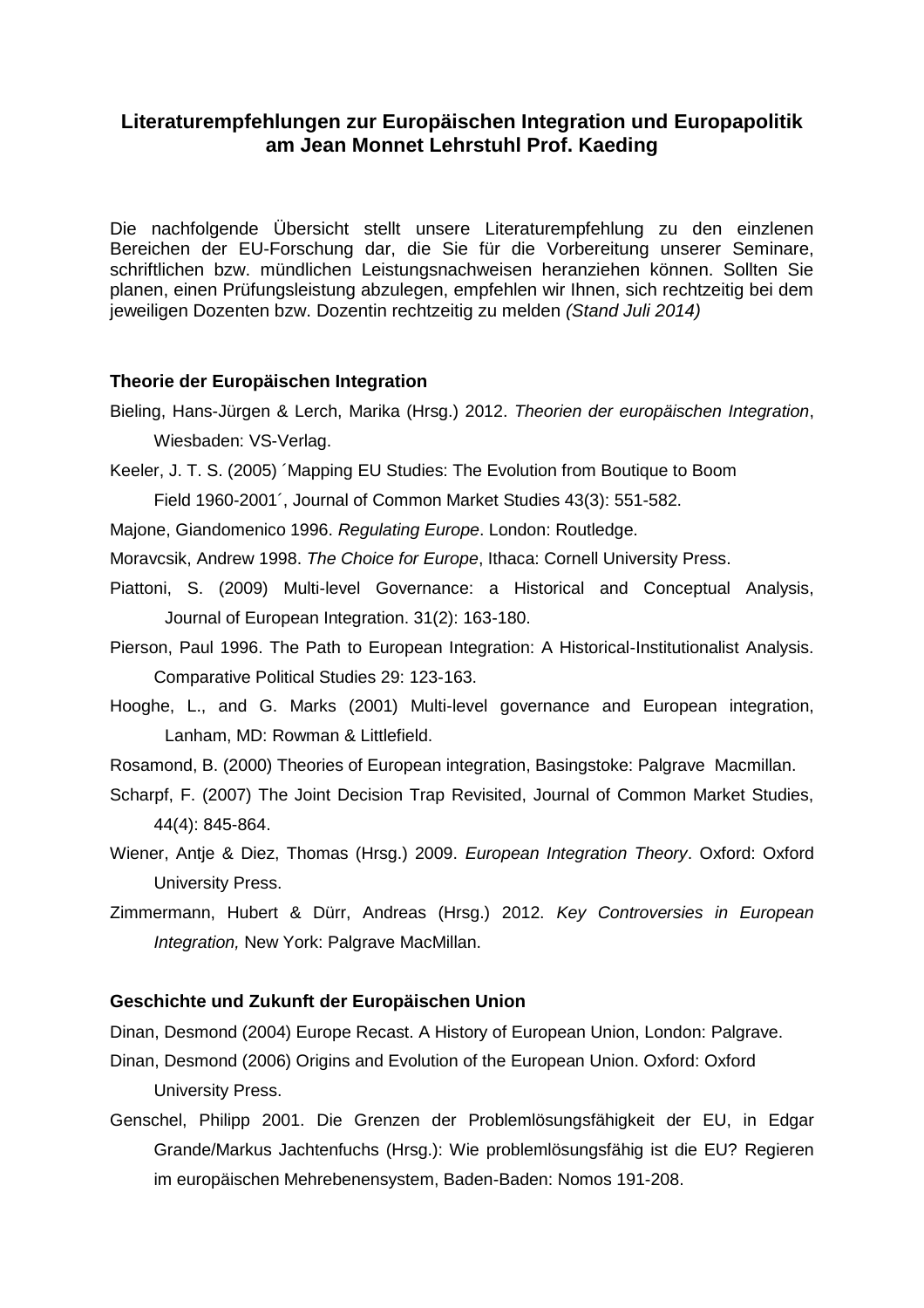- Hix, S. (2008) What's wrong with the European Union and how to fix it, London: Polity Press.
- Lacroix, J. and K. Nicolaïdis (2010) European Stories. Intellectual debates on Europe in national contexts, Oxford : Oxford University Press.
- Loth, Wilfried (Hrsg.): Experiencing Europe. 50 Years of European Construction, 1957-2007, Baden-Baden 2008
- Piris, J.-D. (2012) The future of Europe. Towards a two-speed EU?, Cambridge: Cambridge University Press.

#### **Institutionengefüge der Europäischen Union**

- Alter, K.J. (2001) Establishing the Supremacy of European Law: The Making of an International Rule of Law in Europe, Oxford: Oxford University Press.
- Kassim, H., J. Peterson, M. Bauer, R. Dehousse, L. Hooghe, A. Thompson and S. Conolly (2012) The European Commission of the 21st Century: Decline or Renewal? Oxford: Oxford University Press.
- Naurin, D. and H. Wallace (eds.) (2008) Unveiling the Council of the European Union: Games Governments Play in Brussels, London: Palgrave.
- Peterson, John & Shackleton, Michael (Hrsg.) 2012. The Institutions of the European Union. Oxford: Oxford University Press
- Ringe, N. (2009) Who decides and how? Preferences, uncertainty, and policy advice in the European Parliament, Oxford: Oxford University Press.
- Rittberger, B. (2003) 'The Creation and Empowerment of the European Parliament', Journal of Common Market Studies, 41(2): 203-225.
- Scully, R. (2005) Becoming Europeans. Attitudes, behaviour and socialization in the European Parliament, Oxford: Oxford University Press.
- Survarierol, S. (2007) Beyond the Myth of nationality: a study of the networks of European Commission Officials, Delft: Eburon.
- Tallberg, J. (2006) Leadership and Negotiation in the European Union. Cambridge: Cambridge University Press.

## **Policy-Making in der Europäischen Union**

- Bergström, C. F. (2005) Comitology Delegation of Powers in the European Union and the Committee System, Oxford: Oxford University Press.
- Borrás, Susana & Jacobsson, Kerstin 2004. *The open method of co-ordination and new governance patterns in the EU.* Journal of European Public Policy 11, 185-208.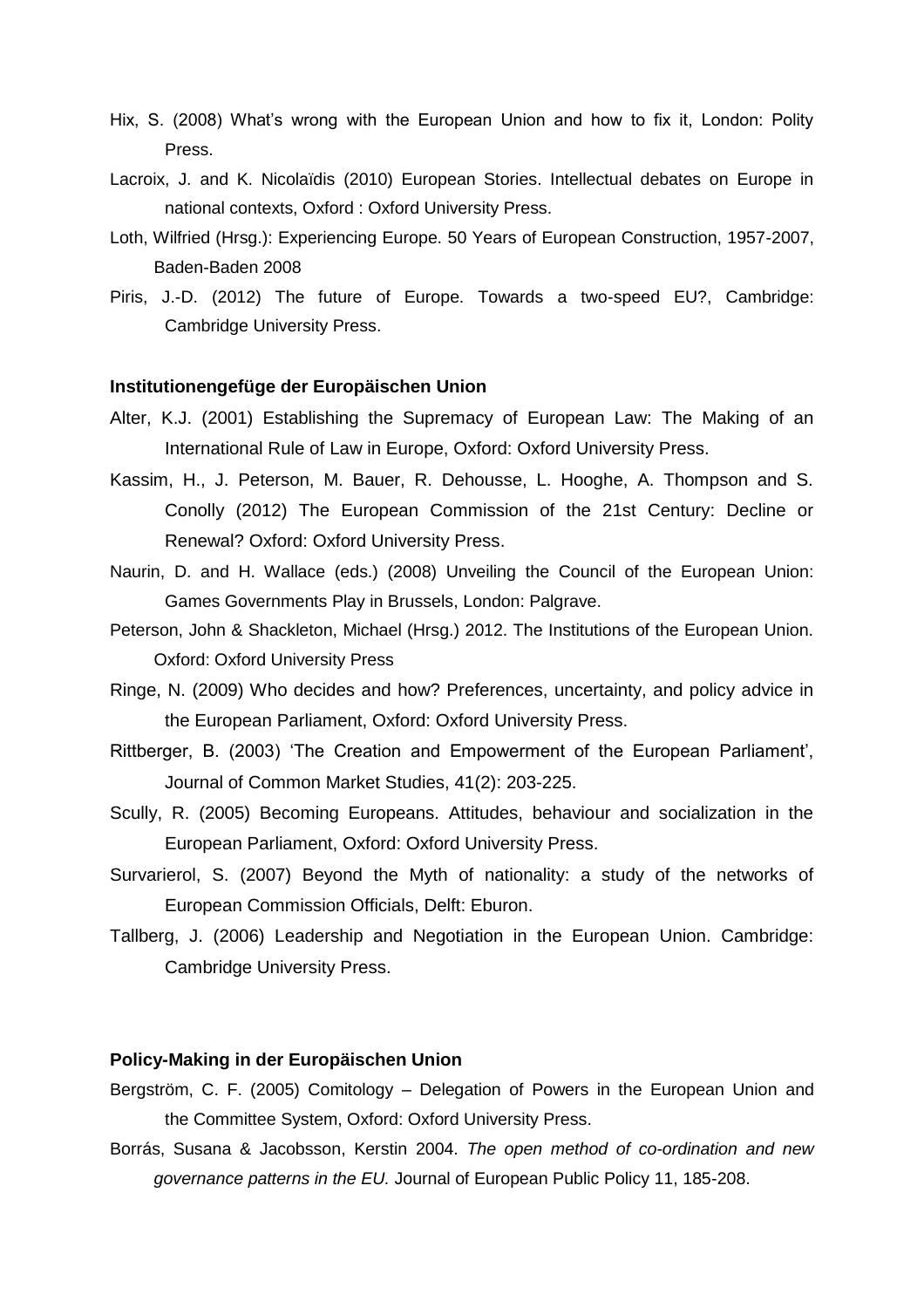Eising, Rainer 2012. Interessenvermittlung in der Europäischen Union, in: W. Reutter (Hg.). *Verbände und Interessengruppen in den Ländern der Europäischen Union*. Wiesbaden: Springer VS, 2012.

Priestley, J. (2008) Six Battles That Shaped Europe's Parliament, London: John Harper.

- Smismans, S. (ed.) (2012) The European Union and Industrial Relations- New Procedures, New Context. Manchester: Manchester University Press.
- Special issue of West European Politics (2008) edited by D. Curtin and M. Egeberg (2008).

# **Europäsierung**

- Axt, H.-J., A. Milošoski and O. Schwarz (2007) Europäisierung ein weites Feld. Literaturbericht und Forschungsfragen, Politische Vierteljahresschrift 47(1): 136-149.
- Buller, J. and A. Gamble (2002) Conceptualizing Europeanization, Public Policy and Administration 17: 4-24.
- Featherstone, K. and C. M. Radaelli, Eds. (2003) The Politics of Europeanization. Oxford, Oxford University Press.
- Graziano, P. and M. P. Vink (2007) Europeanization. New Research Agendas, London: Palgrave Macmillan.

Ladrech, R. (2010) Europeanization and national politics, London: Palgrave Macmillan.

- Mastenbroek, E. and M. Kaeding (2006) Europeanization beyond the goodness of fit: Domestic Politics in the forefront: Comparative European Politics 4: 331-354.
- McCauley, D. (2011) Bottom-Up Europeanization, Journal of Common Market Studies 5(1): 1019-1042.
- Olsen Johan P. (2002) The Many Faces of Europeanization, Journal of Common Market Studies 40 (5), 921-952.
- Schimmelfennig, Frank and Ulrich Sedelmeier (eds.) (2005) The Europeanization of Central and Eastern Europe, Ithaca and London: Cornell University Press.

## **Umsetzung von EU-Recht und Normen**

- Falkner, G., O. Treib, M. Hartlapp and S. Leiber (2005) Complying with Europe. EU Harmonisation and Soft Law in the Member States, Cambridge: Cambridge University Press.
- Groenleer, M., M. Kaeding and E. Versluis (2010) Regulatory governance through EU Agencies? The role of the European Agencies for Maritime and Aviation Safety in the Implementation of European Transport Legislation, Journal of European Public Policy 17(8): 1212- 1230.